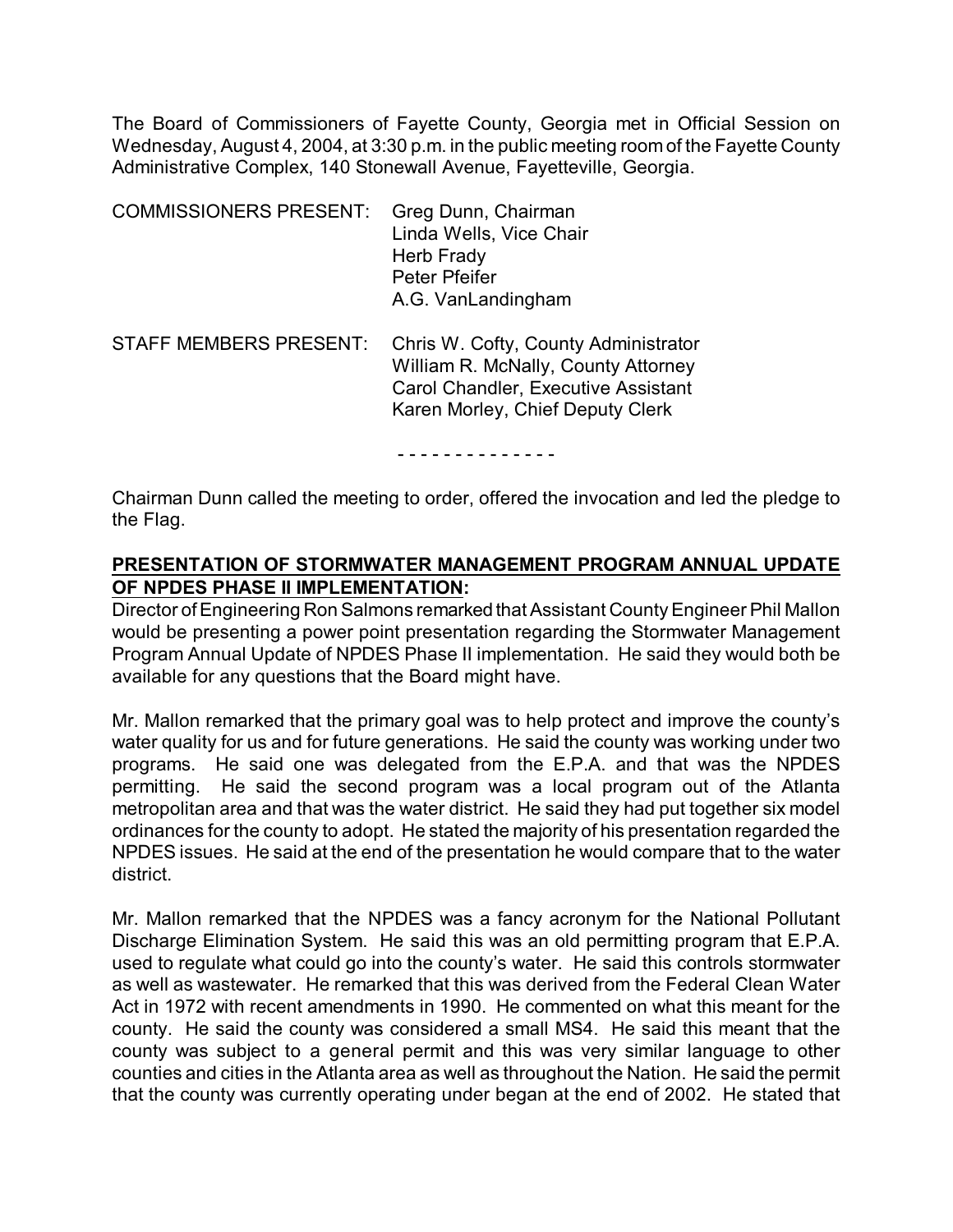the county's first step was to create a stormwater management program which was called an NOI. He said that was first submitted to the State for review in early 2003. He remarked that approximately ten months later they came back with comments and the county responded to those comments and resubmitted a new plan in April, 2004. He said he was expecting, based on talking with other cities and counties, that the county would get a second set of comments to address some time next week or next month. He said in the meantime he was proceeding with implementation following the schedule set in the plan. He said the county must be in full implementation by 2006 and at the end of 2007 the whole process starts over again with a new permit being issued. He said hopefully this would be very similar to the existing permit but that was E.P.A.'s opportunity to tighten this up a little bit.

Mr. Mallon further remarked on the key principles of the permit. He said in his eyes the county would not have to do sampling. He said the county did not have a water quality criteria for bacteria and sediment that the county has to demonstrate compliance with. He said some of the larger governments such as Atlanta and Fulton County have to do sampling and demonstrate water quality standards. He said instead the county must define a series of best management practices and describe how these would be implemented and then document that this was being done. He said the E.P.A. and the permit had set six minimum standards and he would discuss each one of those with the Board. He said a key phrase taken from the Code of Federal Regulations was to reduce or eliminate the pollutant loads to the creeks and rivers to the maximum extent practical. He said this would give the county some leeway to take economics into consideration when setting up the plan.

Mr. Mallon remarked that for each of the six topics he would have a bar listed at the bottom in a combination of red and gray showing the approximate percent complete. He said this was a combination of a little bit of subjectivity. He said he had tried to weight this with measurable parameters where possible.

Mr. Mallon remarked on the first program. He said this was really geared toward educating the citizens and giving them opportunities to learn about what the county was doing and why. He said the goal was to increase public support for the program and therefore increase compliance with it. He said the county was fortunate in that the Director of the Extension Service Sheldon Hammond had existing programs that already met most of these requirements. He said Mr. Hammond was having to add one or two new programs but it was largely built by existing programs and very little if any dollar increases. He remarked that Mr. Hammond's office was involved in school programs, residential yard maintenance, non-point source pollution, septic tank maintenance, water conservation and illicit discharge and waste disposal.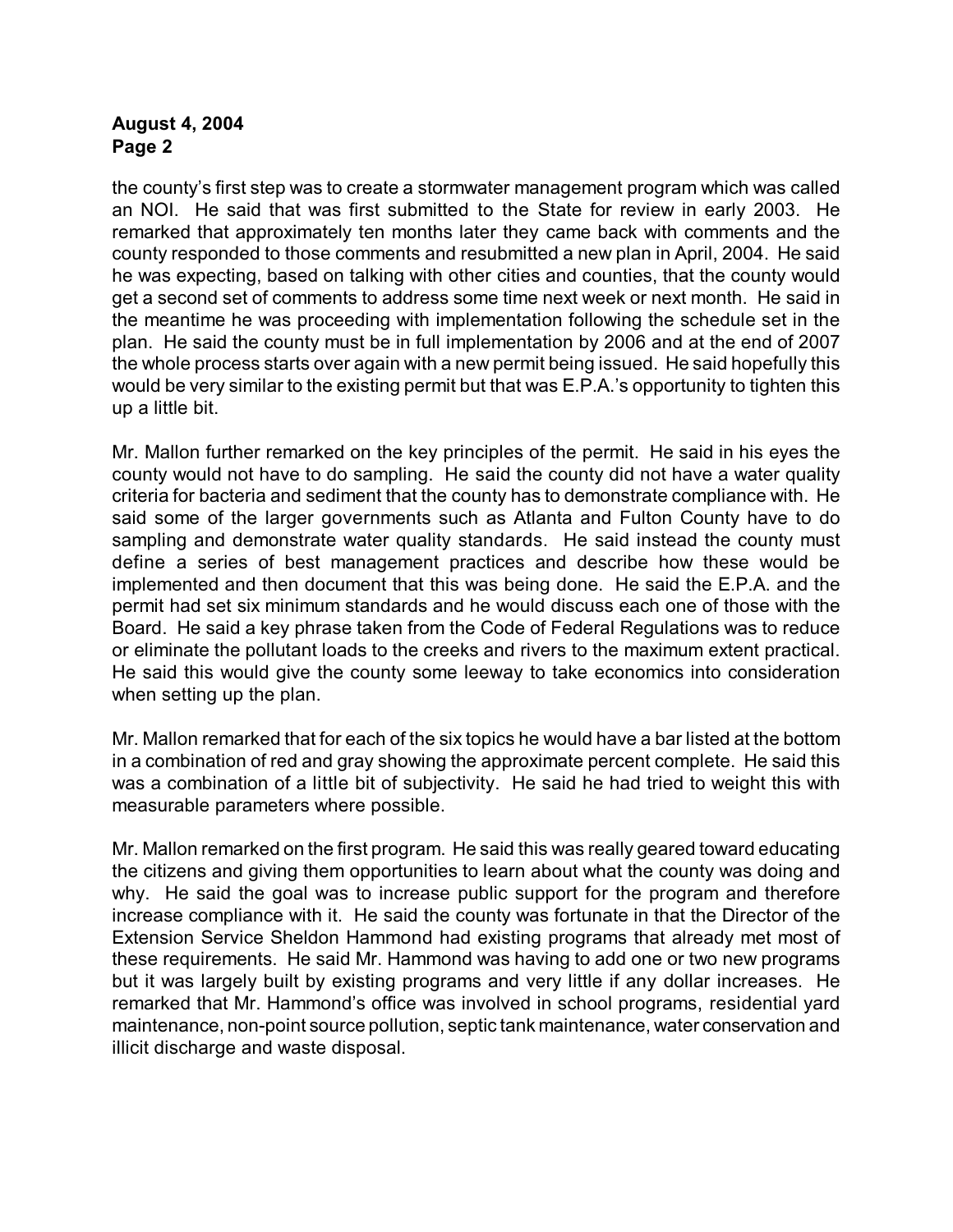Mr. Mallon remarked on the second control measure which was what he was doing today. He said that was keeping the Board and the public appraised of what was being done. He said these type of annual updates to the Board were required. He said another idea for this that he had been thinking about was the possible formation of a citizen advisory board. He said he was aware of the valuable expertise in the community that may have some good additions on what the county should be doing with the plan. He said another activity under this program was a curb marking. He said this was not specifically required although it was encouraged and would give the county an opportunity to involve middle school and high school students to be involved. He said he would like to try this in one or two subdivisions and see what response they receive fromthe homeowners there. He said he could then decide if this should be done on a larger scale or not.

Commissioner Wells asked Mr. Mallon what the purpose of this was. She asked what the purpose was for the marking on the curb.

Mr. Mallon responded it was a little bit of a feel good item but also to make people aware that the curb inlets do go directly to the county's creeks and not to some type of sewer system. He said he definitely had evidence that in the area that people frequently use these as oil shoots and so forth. He said he agreed that most people did know the purpose of a curb inlet already.

Commissioner Wells interjected that if people did not know they probably would not understand this marking anyway. She asked Mr. Mallon if there was a cost attached to number two.

Mr. Mallon replied that there was some money allocated for that but he could not recall if it was \$500 or \$1,000 to purchase some of the marking devices. He said these would cost approximately \$1.00 each and if there was an acrylic protector finish it would cost a little more.

Mr. Mallon remarked on the third program. He said he wanted to give two definitions to the Board. He said the first was illicit discharge. He said there was a formal definition and it meant anything other than stormwater that gets into the MS4. He said the second definition regarded MS4 and those included the streets, curbs, curb inlets, pipes, culverts, ditches and anything that would convey stormwater as its primary function. He said the county had the opportunity to make some exceptions to this and was actually encouraged to do so. He commented on runoff from fire fighting activities. He said this could be exempt as being illicit discharge. He said foundation drains, the draining of swimming pool water if dechlorinated, and condensation from air conditioning units were things that would probably be exempt. He said there was the issue of washing a car in a person's driveway on a Sunday afternoon being an illicit discharge. He said there was the question of whether this was different from a commercial car wash operation that goes from location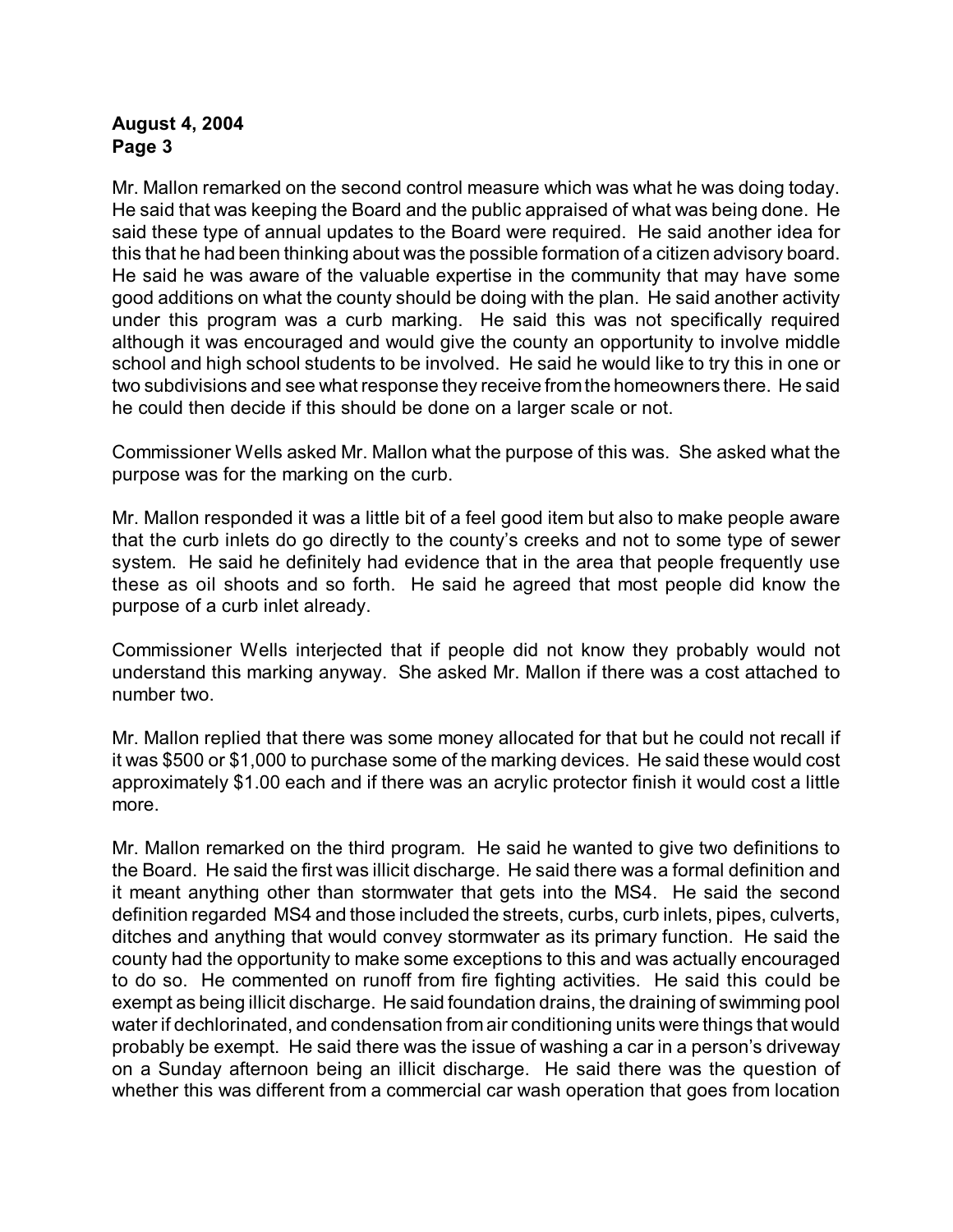to location and washes cars in a parking lot. He said these were types of things that staff would have to address and make a decision on one way or the other.

Mr. Mallon further remarked that the illicit discharge program had four steps. He said the first was for the county to inventory or map exactly what was in the county. He said this would be limited to what was considered urbanized area. He said once that was done he would bring the Board in the next month or two an illicit discharge ordinance that would prohibit discharge and give the county the enforcement authority.

Chairman Dunn asked Mr. Mallon how he defined an urbanized area in the unincorporated county.

Mr. Mallon replied that it was a set population of a minimum of 1,000 people or so in a limited area that would result in a certain density. He said this was done by the U.S. Census and this had been defined by the Census. He said this was mostly North of Fayetteville and a little Southeast of Fayetteville in the unincorporated area. He said an extreme example that was found sometimes was that somebody might put in a detached garage with a bathroom and run the line to the county's sewer system in the front of the house instead of to their septic tank. He said this was one of the things that staff would be looking for during this inventory process. He said that developing the map would be an expensive and time consuming task. He said staff had decided after some debate to do this in house. He said the cost estimates that he had received from consultants ranged from approximately \$70,000 for the bare bones up to \$1.6 million for the fancy inventory of everything in the county modeling that work. He said staff had purchased the equipment necessary, trained themselves on the use and were approximately 5% done with the inventory process right now. He said according to the plan, the county must be 50% done by March, 2005 and 100% done by March 2006. He said he felt confident that the county could meet that schedule.

Chairman Dunn asked how many man hours it would take in order to complete the inventory.

Mr. Mallon replied that it would probably take approximately 500 to 1,000 hours for the inventory work. He said they were trying to work this in a few hours each week. He said once staff received the final comments from the E.P.D. then staff would attack this a little more aggressively.

Mr. Mallon remarked that the Board had adopted an ordinance that was approved at the end of February, 2004. He said one of the biggest changes was that this reduced the minimum lot size from five acres to one acre. He said the county was a local issuing authority. He said this meant that the county would review plans, approve plans and perform an in field inspection and enforcement for erosion control. He said there were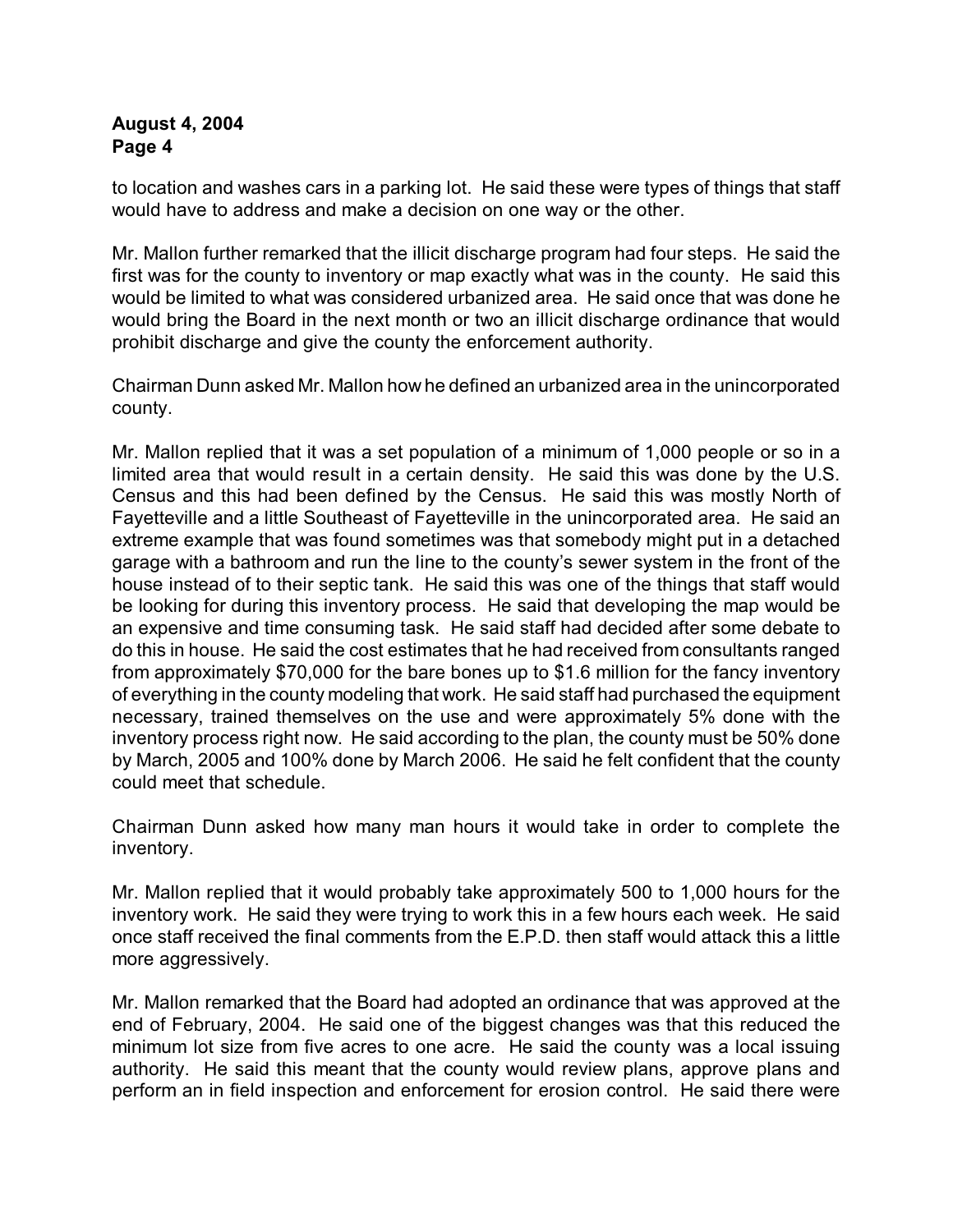very little if any new costs. He said over time staff would have been working internally to tighten up documentation and record keeping procedures.

Mr. Mallon said it was hard to overemphasize the importance of sediment. He said in most areas of the country many studies had concluded that it was the number one pollutant source that must be dealt with. He said not only did it clog up waterways that results in flooding but it was also a transport mechanism for a lot of other pollutants that would adhere themselves to the sediment particles. He said even with good measures the rate of sediment loading from a construction project was easily more than 100 times in an undisturbed area. He said effort in these areas was energy well spent.

Chairman Dunn asked how staff was doing with the civilian construction firms in making them comply.

Mr. Mallon said he felt in general there was always real good and real bad. He said for the most part they were doing a good job in complying. He said some of the new developers were not familiar with the process and there was a learning curve.

Mr. Mallon said the next program was stormwater and of the six programs this was the biggest one in terms of time, dollars, legal and technical issues. He said it had two main issues. He said first was the new ordinance that he would be bringing to the Board this Fall. He said it would establish water quality criteria. He felt the county had done a good job of having quantity management. He said Fayette County required very conservatively designed large ponds that really help large flood events. He said now the county was going to force developers to put in quality controls. He said these newer ponds would require much more diligent maintenance and inspection. He said somehow the county would have to ensure that privately owned control measures were maintained. He said this could be done through a stormwater utility or by putting that burden on the private sector.

Commissioner VanLandingham said he had a question regarding detention ponds. He said there were several where it was questionable who owns those detention ponds and noted that these ponds were in ill repair. He said some of these ponds did not meet current standards and some of them had more foliage growing in them than in the yard. He asked how the county would identify and correct the neglect that these detention ponds had been given.

Mr. Mallon replied that staff would identify them through the mapping that was being done as part of the illicit discharge. He said that was one advantage to the creation of this map. He said staff should come across every pond that was out there, document it and assess its condition. He said the current regulations do not give staff the authority to go into an existing subdivision and tell them that the pond needed to be cleaned up. He said if that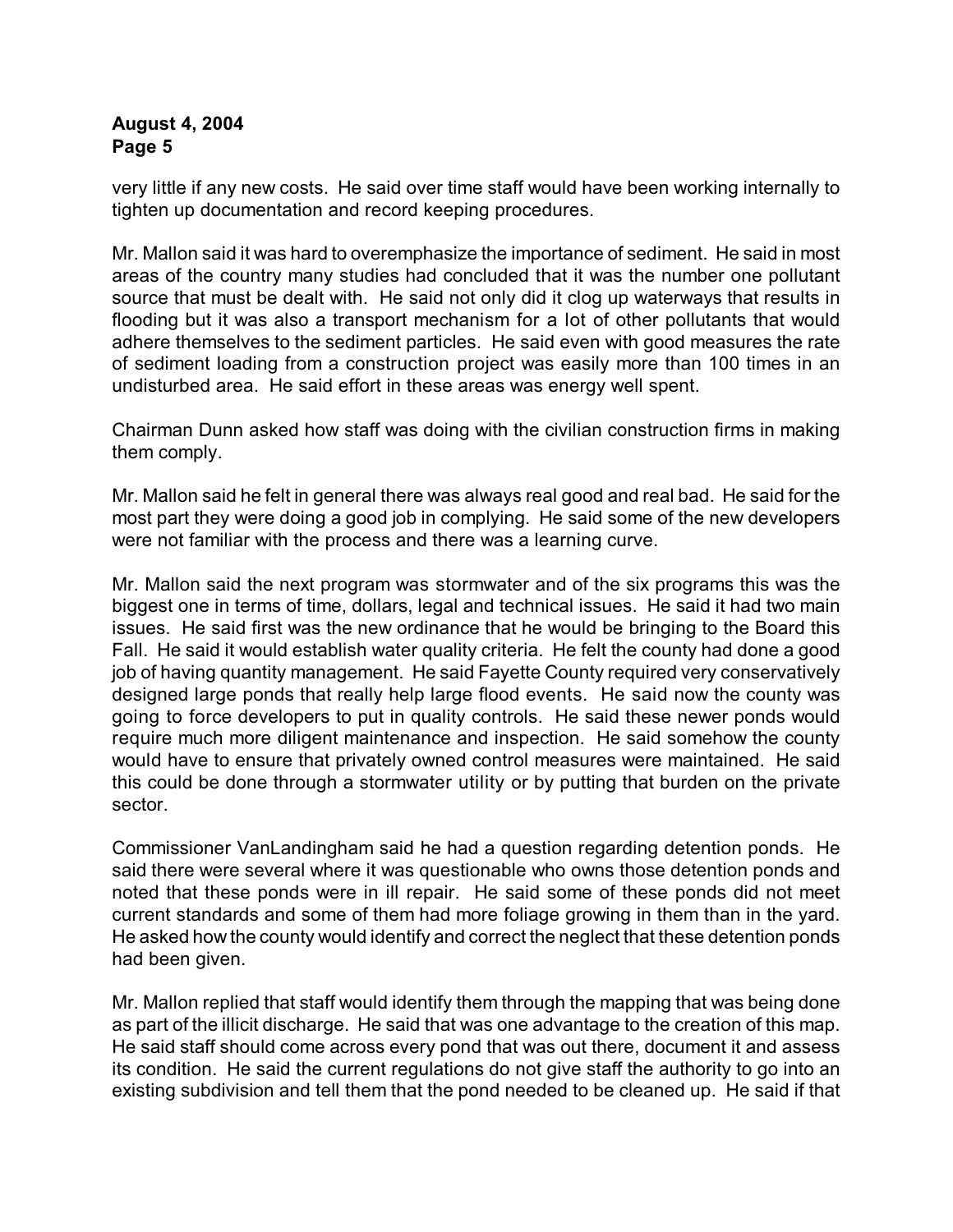pond resulted in damage to downstream property owners then the downstream neighbor would take them to court and force them to clean it up but it was not a county responsibility right now. He said this ordinance would change that for a new development but still not address an existing pond. He said that would be more of a civil matter and not necessarily a county matter unless it was in the county right-of-way.

Commissioner VanLandingham said if there was a pond out there that nobody knew who owned it and the county required them to put in a detention pond. He asked what would happen if no one owned this pond anymore.

County Engineer Ron Salmons responded that generally all of the ponds had been put on private property. He said whoever owned the private property did own the pond whether they realized it or not. He said that was generally over the years how property had been developed here in Fayette County. He remarked that the county had only maintained the drainage facilities on the county's right-of-way and the maintenance of those had been the responsibility of the property owners. He said whoever owned the lot also owned the pond located on that property.

Commissioner Frady asked what would happen if the lot was deeded over to the homeowners association.

Mr. Salmons replied that the homeowners association would own the pond.

Chairman Dunn remarked that most builders deed the property over to the homeowners association. He said the second most common thing was that the homeowners association pays no attention to it.

Commissioner Wells commented that in many cases this pond was on private property and the homeowner was paying taxes on this property but did not use that portion of the property because there was a utility easement.

Mr. Salmons said this was the way the county had been developed over the years. He said this particular ordinance that staff was bringing forward would address new developments. He said staff had not attempted to address the issue concerning older developments. He said Mr. Mallon had reviewed several of the pros and cons. He said if the Board went with stormwater utility then one would be looking at that type of maintenance of taking both new and old. He said if one went with the homeowners associations then it would only apply to new developments going forward.

Commissioner VanLandingham felt that there were still going to be some retention ponds where the ownership was going to be disputed.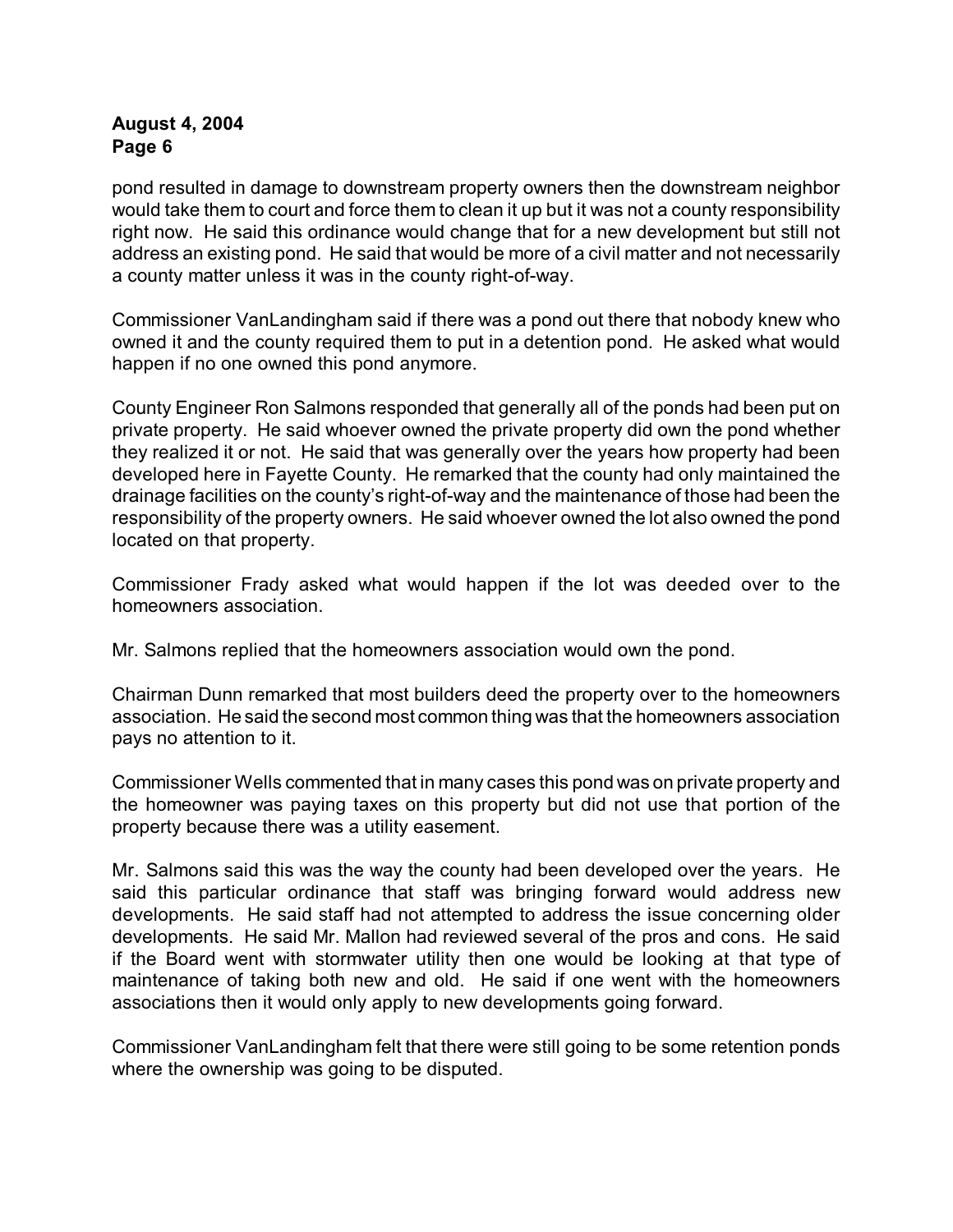Attorney McNally remarked that the last recorded deed was going to establish who does own the property and the pond. He said some of these ponds were attached to lots within the subdivision and some of them belonged to the homeowners association and some were the result of builders forgetting to deed the pond off.

Commissioner VanLandingham said it was going to be un-American to require one homeowner to foot the bill for the entire subdivision. He said he was not in favor of doing that.

Commissioner Frady interjected that the E.P.D. may force the county to build these retention ponds.

Attorney McNally remarked that the first thing that the State had told the county was that the county needed to be interested in these things and to take action on them. He said it would be interesting to see where the State takes the county in the next step.

Commissioner VanLandingham remarked that there were detention ponds in the city that discharge into the county. He asked if the county was going to have any collaboration or any regional regulations that cover this. He said there was no way the county could tell the city to do this.

Mr. Mallon replied that the cities have the same requirements that the county has. He said the cities were probably looking at the same model ordinance as the county. He said he thought they had already adopted this.

Commissioner Wells said the cities had already adopted this.

Mr. Mallon pointed out that the ordinance as interpreted would apply only to new ponds or redevelopment. He said if there was an existing pond out there it would not force that property owner or that community to bring this up to current standards.

Chairman Dunn remarked that this was probably going to be the largest unfunded mandate in the history of Federal and State government.

Chairman Dunn asked if the county staff would be inspecting the older ponds.

Mr. Mallon replied that as part of the inventory process staff would tag the ponds as to whether or not they need immediate maintenance or was it alright and did not need maintenance. He said the focus would be on new development.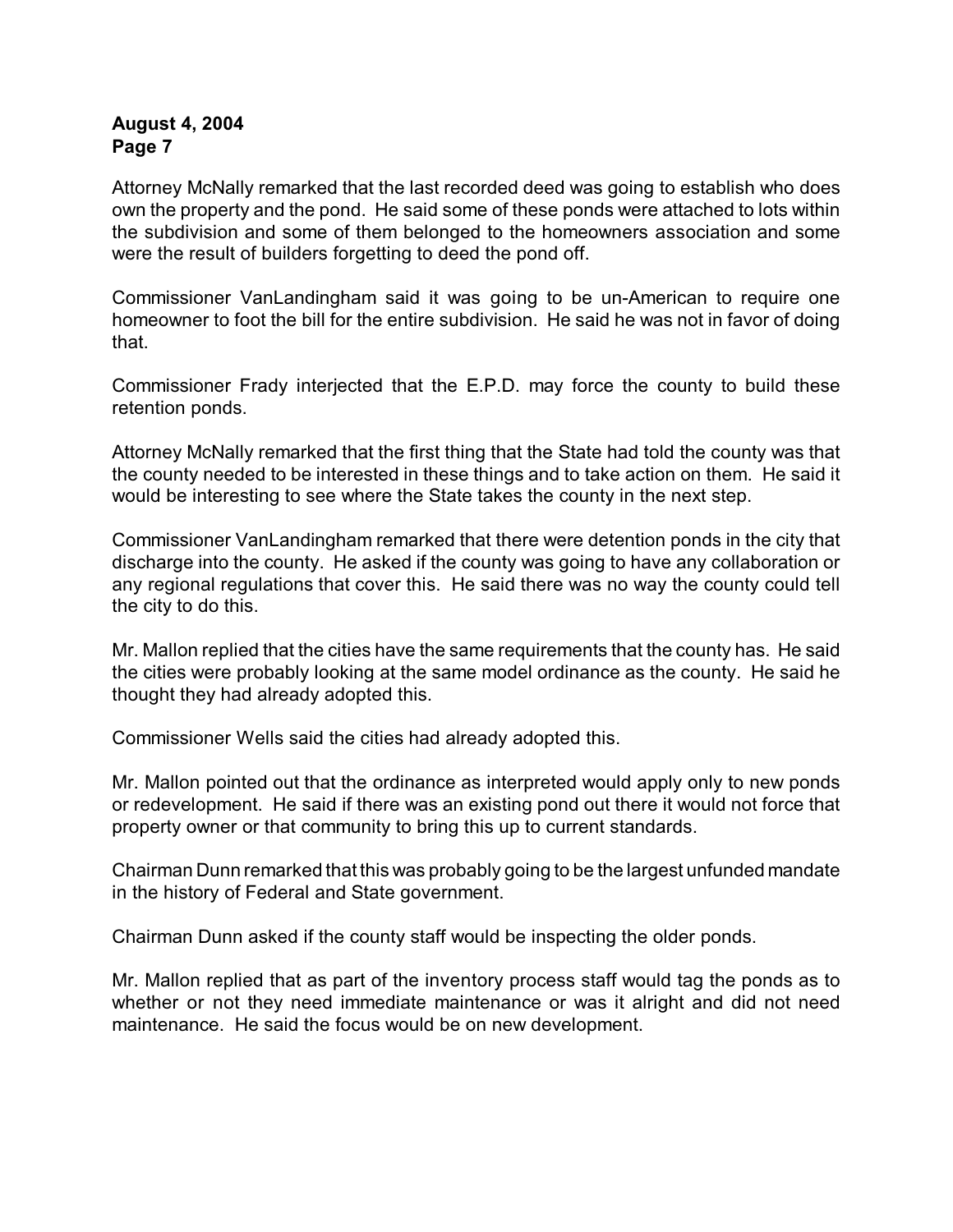Commissioner VanLandingham said it seemed to him that the new ordinance was saying that the county wanted clean water in the new development and it did not care about the old development.

Chairman Dunn said the ordinance certainly implied that all of these needed to be cleaned up.

Mr. Mallon interjected that it was a fine line as to what could legally be done and the cost.

Chairman Dunn remarked that this was one of the five model ordinances that the county had received from the North Georgia Water Board. He said the county had no choice but to comply with them.

Mr. Mallon said he would like to give the Board his thoughts on a stormwater utility versus putting the burden on the private sector. He said by no means was this a comprehensive list. He said with the utility it would obviously be a higher level of service to the citizens and would be similar to a water and sewer authority. He said citizens could call somebody and something could be done about any problems. He said this would also give the county the means to address some problematic areas. He said there were areas that were susceptible to flooding or a pond that desperately needs attention. He said this would give the county the means of addressing that situation. He said by putting the burden on the private sector and forcing new subdivisions to have a legal entity for their homeowners association and having them contractually bound to inspect, update and maintain their ponds, this would avoid an increase in government size. He said the department might possibly add one or two people to help with paperwork but there would not be a lot of field work. He said to him this was a fairer way of distributing cost. He said it made sense that if there were any costs associated with a pond in a new development that the homeowners pay the bill and not citizens in a different part of the county who would have no relationship with it. He said by keeping this in the private sector it would also allow better use of the private sector expertise to adjust problems versus what may be a relative small division in the county.

Chairman Dunn said the problem would occur with maintenance of the ponds over a period of time. He said the developer would put the price of the stormwater practices into the cost of the homes. He said the problem would occur afterwards and who would maintain them, keep them clean and keep them functioning.

Mr. Mallon said he did not have an answer for that. He remarked that Douglas County had taken the private sector approach and created the legal paperwork that binds the homeowner association to perform the required maintenance.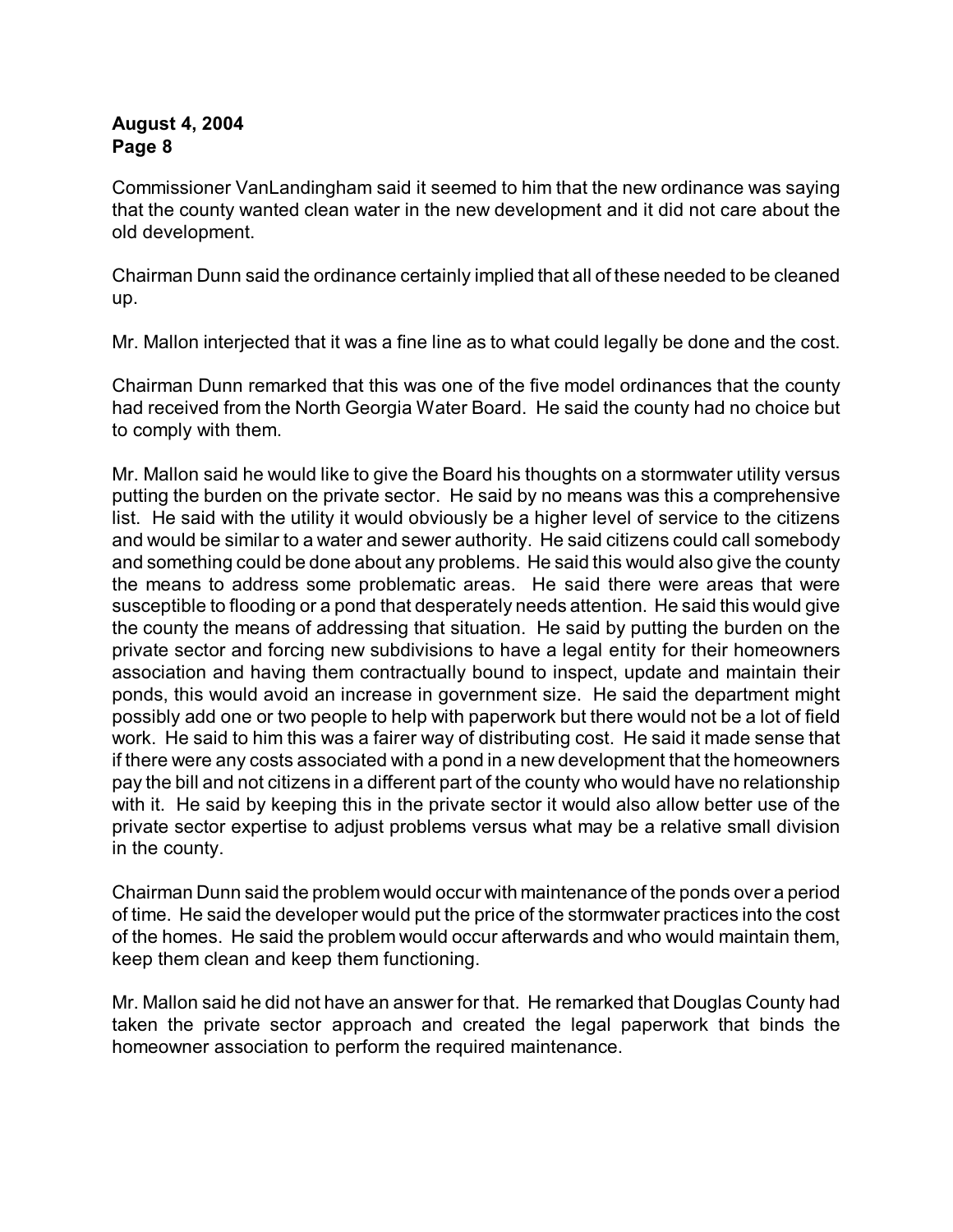Commissioner VanLandingham interjected that not all new developments have a homeowners association.

Mr. Mallon replied that the county would have to require that as part of this new ordinance. He said there was a lot of legal work involved.

Chairman Dunn asked if the county goes with the private sector approach would it find itself in litigation every five minutes. He noted that there were a lot of homeowners associations in the county who after a few years had disbanded and were no longer.

Mr. Mallon remarked that even if there was a homeowners association it was more likely that the people in those associations would not care very much about stormwater nor understand it and it would be an uphill battle telling them that they must comply with the regulations. He said this would be a continual challenge by putting this on the private sector.

Chairman Dunn said this was a huge mandate placed on the county with absolutely no money associated with it.

Mr. Mallon said it was important to remember that even if the burden was put on the private sector, it was still the county's permit. He said the county would still be responsible. He said the E.P.D. would still be coming to the county if they feel like the county was meeting the intent of the requirement.

Commissioner VanLandingham felt it was kind of foolish to put the responsibility on the homeowners when the county held the permit.

Mr. Mallon said that was a decision that would have to be made. He said there would be drawbacks on creating a utility. He said there would be a large cost and a tax or rate structure would have to be set up.

Chairman Dunn remarked that it was clear that the burden for the regulation was purely on the government including the cities and the county.

Mr. Mallon interjected that this was a cost that a developer would have to learn.

Chairman Dunn said the key here was that the standards were not the way they were when these developments were built.

Mr. Mallon remarked that the county would not be making an existing subdivision come up to meet standards. He said this applied to only new developments.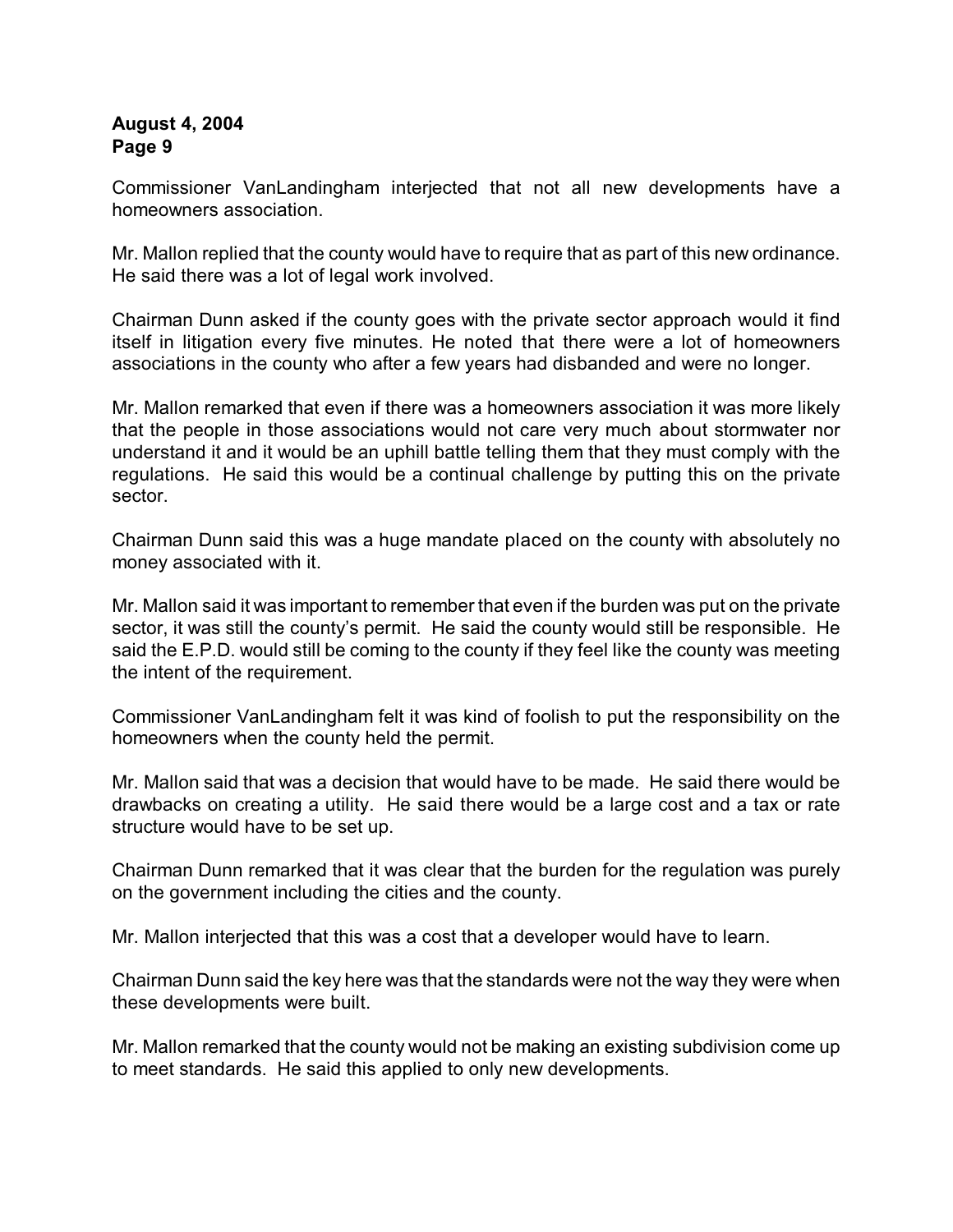Chairman Dunn remarked that the county would have to determine what would be done when these developments were in violation. He said every one would have to be reported on.

Mr. Mallon said with the county developed the way it was, it was very easy for him to picture a utility in a city. He pointed out that in the county there were large lots in the southern portion of the county that might have a ditch by the side of the road and that would be all. He said there might also be relatively short sections of pipe that serve two or three property owners. He said there was a very mixed level of development and it would be difficult to convince someone with fifteen acres in Brooks why they need to help fix a pond problem up in someone else's subdivision. He said the stormwater utility may set unrealistic expectations for flood control. He said the public might come to expect a level of service that just was not feasible to provide.

Chairman Dunn said a decision would have to be made as to who would pay for this. He asked what the county administrative complex currently paid as its share of the City of Fayetteville's established stormwater utility. He said this was based on the amount of acreage the county has and the amount of impervious surface on that acreage.

County Administrator Chris Cofty replied that it costs approximately \$1,000 per month.

Chairman Dunn remarked that this was for county property at this location and the property over by the courthouse costs \$12,000 per year. He said there was nothing that the City could do about this. He said the City was required to establish the rates. He said every homeowner in the City was paying a couple of dollars each month for this too.

Mr. Mallon said he and Mr. Salmons would be glad to provide the Board with any information that was required to help the Board come to a decision.

Mr. Mallon remarked on the last issue regarding the stormwater management program. He said this was simply telling the county to take a look in the mirror. He said if this was going to be required of the private sector then the county's structures must be maintained correctly. He said the county would have to look at its day to day operations and how they potentially impact water quality. He said staff would be inventorying all of the county structures that it owned and operated. He said this was currently being done. He said staff would do a quick assessment of each one and decide what needed to be in the plan and then produce a comprehensive pollution prevention plan. He said documents would be brought before the Board for review and hopefully approval. He said that step was necessary because there may dollars associated with that. He said an example might be the Road Department facility located on McDonough Road. He said it would probably be determined that this facility would need more of the operation undercover and less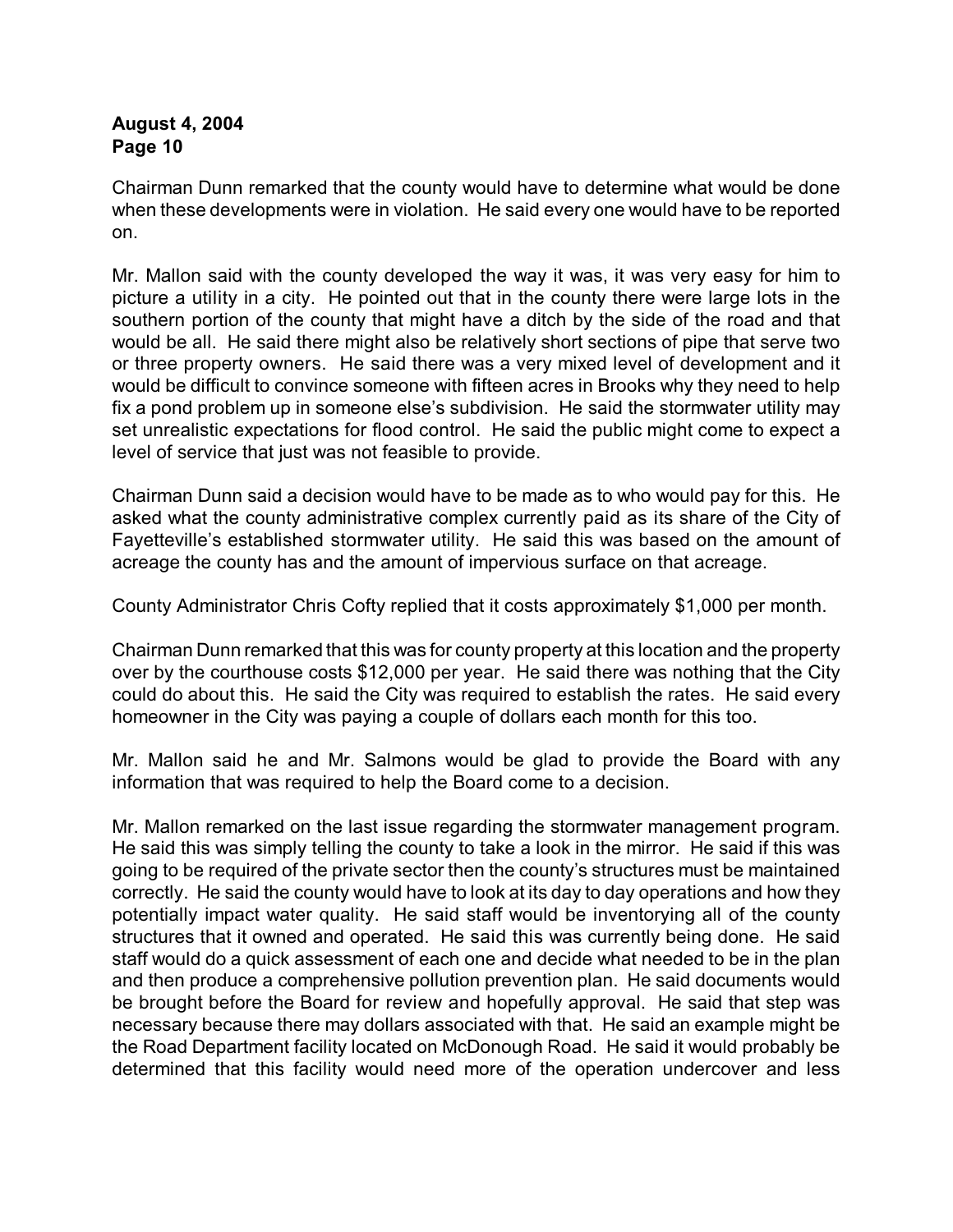susceptible to stormwater. He stated that the overall goal of the program was to reduce pollutants to the maximum extent practical and protect water quality.

Mr. Mallon said there were at least six model ordinances that they were strongly encouraging the county to adopt. He said the top three either already have been or will be adopted as part of the NPDES permit. He said the bottom three were independent of NPDES. He said two out of these three closely match existing ordinances. He remarked that the county's watershed protection ordinance satisfied a lot of the requirements. He stated the flood plain management had a little bit of new significant language and most notably it would require the county to develop a new set of flood maps based on theoretical ultimate build out and then restrict development in that flood plain. He said he and Mr. Salmons had a lot of reservations about this. He said they believed that a combination of the county's existing flood plain ordinance, watershed protection and erosion control substantially meet the intent of these model ordinances.

Chairman Dunn said as a member of the Board that approved this that this was the most debated item in it. He said the flood plain in Fayette County would be determined by the amount of development in the county and where. He said if the county refused to let people build on property right now because there might be a flood plain there in twenty five years, it would be considered unlawful.

Mr. Mallon said the watershed protection ordinance establishes a buffer off of the one hundred year flood plain. He commented that if the county did not adopt this ordinance or something at least as effective the county might become ineligible for State grants or loans for stormwater related projects. He said the county could potentially lose funding options.

Chairman Dunn said the county had a permit that was going to become very active soon. He said the county was building another reservoir and it would have to meet all of the regulations.

Mr. Mallon remarked that the storm sewer map must be finished, the illicit discharge ordinance adopted and the stormwater ordinance adopted. He said staff must determine how privately owned property was going to be maintained in terms of stormwater management. He said county stormwater structures would also have to be maintained. He said there would also have to be a pollution prevention plan for county facilities and also determine any changes that might need to be made to the flood plain and stream buffer protection requirements.

Chairman Dunn asked Mr. Mallon if he was meeting with the cities to make sure that what the county was doing was compatible with what they were also doing.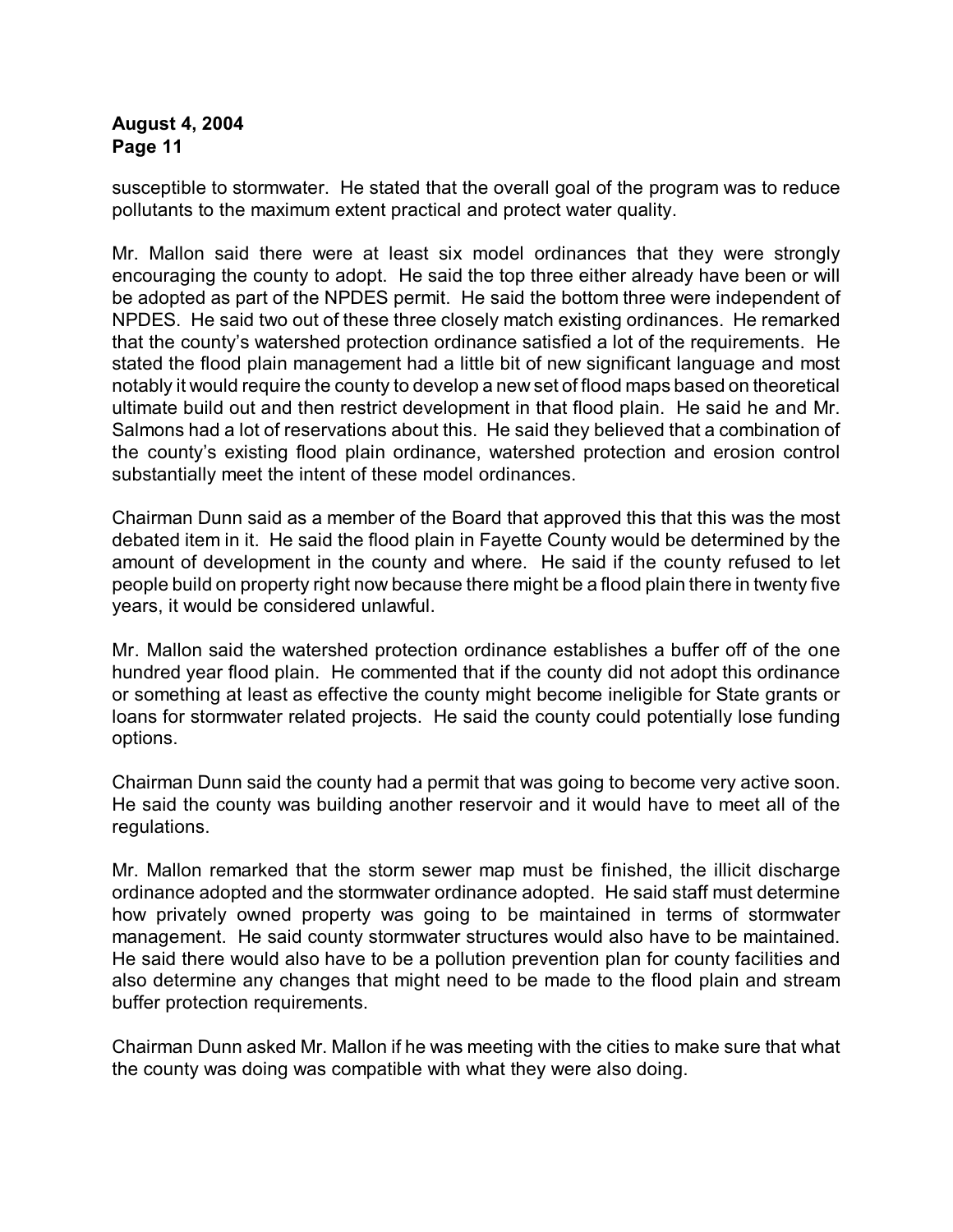Mr. Mallon replied that he had not actually sat down and met face to face to specifically discuss this but he had talked on the phone quite a bit with Peachtree City and Fayetteville. He said he believed he understood what the cities had and how it compared with the county.

Chairman Dunn remarked that there were many streams and major water sources that define the boundary between the city and the county. He said those water sources of both entities would have to work on the same source. He said a lot of work was being done by the city upstream from there to put a small retention pond on Whitewater Creek.

Mr. Mallon stated that the E.P.A. encourages joint efforts for stormwater utilities or to handle problems knowing watersheds do not follow political lines. He said in some of the counties including Rockdale, Newton and Walton were in the process of trying to form a joint stormwater authority. He said there were opportunities there but there was a lot of political hurdles.

Commissioner VanLandingham commented on the decals that would be placed on the curb drains. He said they looked good but he did not feel this would tell people what they needed to do or not do. He suggested a simple stencil on the drain alerting people not to deposit anything other than water. He felt this would be much more effective. He also questioned the illegal discharge of people building shops with a sink in them and then running a line out into their yard. He said he saw very little difference in that and a well house with a facet on the outside. He said he washes his hands with hand cleaner and goes outside and washes them off. He said there was no difference in the two.

Mr. Mallon said he was specifically referring to people who actually tie in their drain line to the sewer or storm drain.

Commissioner VanLandinghamsaid if the county started looking at trying to prohibit things such as this, then the county would have an ordinance that was going to be impossible for the marshals to monitor and enforce. He felt the ordinance should be as simple and straight forward as possible.

Commissioner Frady remarked that the E.P.D. would fine a person for putting a sink in and running the line outside because that person would be depositing phosphates out there.

Chairman Dunn thanked Mr. Mallon for his presentation and Mr. Mallon remarked that he would be coming back to the Board during the next six or seven months.

## **CONSENT AGENDA: ON MOTION MADE BY COMMISSIONER WELLS, SECONDED BY COMMISSIONER VANLANDINGHAM TO APPROVE THE CONSENT AGENDA AS PRESENTED. THE MOTION CARRIED 5-0.**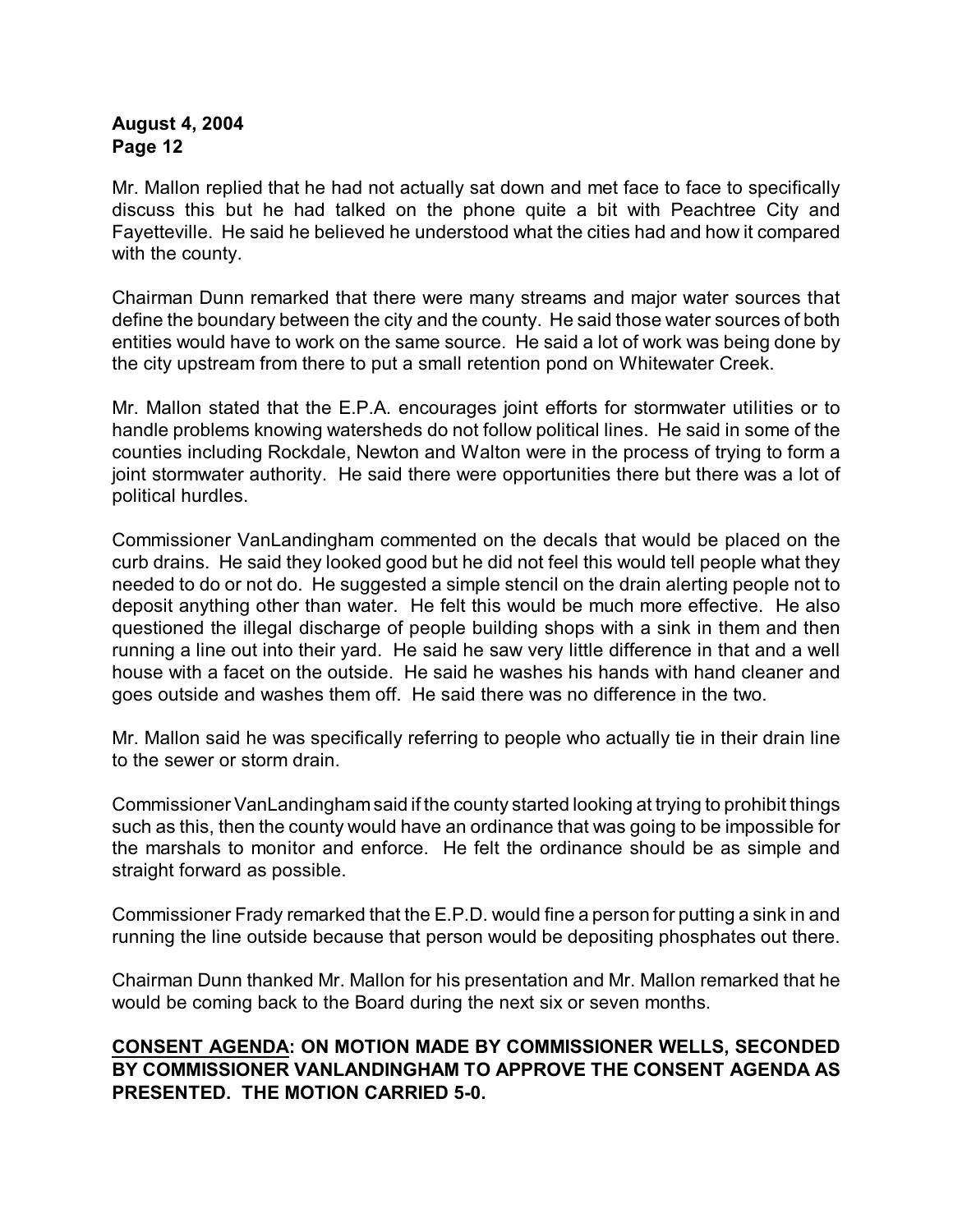> **KENWOOD PARK PHASE I - MALLETT CONSULTING:** Approval of Mallett Consulting for construction staking for Kenwood Park Phase I development in the amount of \$35,200. A copy of the memorandum, identified as "Attachment No. 1", follows these minutes and is made an official part hereof.

> **RADIO WATER METERS:** Approval to purchase 864 radio water meters from Badger Meter in the amount of \$136,468.80. A copy of the memorandum, identified as "Attachment No. 2", follows these minutes and is made an official part hereof.

> **SIXTH JUDICIAL ADMINISTRATIVE BUDGET:** Approval to reduce Circuit Court Contract Services by \$8,579.77 due to reduction in overall Sixth Judicial Administrative Budget for FY2005. A copy of the request, identified as "Attachment No. 3", follows these minutes and is made an official part hereof.

> **BURKWOOD PLANTATION - WATER LINE:** Approval to reimburse the developer of the new Burkwood Plantation \$7,197.00 to continue the 20-inch water line for future use. A copy of the request, identified as "Attachment No. 4", follows these minutes and is made an official part hereof.

> **LAKE PEACHTREE:** Approval to place 625 Triploid Grass Carp in Lake Peachtree to improve the water quality. A copy of the request, identified as "Attachment No. 5", follows these minutes and is made an official part hereof.

Commissioner VanLandingham asked Water System Director Tony Parrott if the Triploid Grass Carp were sterile and Mr. Parrott replied yes.

**MOTORIZED CARTS - APPROVED FOR USE ON SPECIFIED PUBLIC STREETS:**

Approval of the specified public streets in the New Haven Subdivision, Timberlake Subdivision, The Chimneys Subdivision and MillPond Manor Subdivision to be authorized for the use of motorized carts per Ordinance 95-10. A copy of the request, identified as "Attachment No. 6", follows these minutes and is made an official part hereof.

**ENVIRONMENTAL FEES APPROVED:** Approval of the new Environmental fees approved by the County Board of Health on July 13, 2004. A copy of the request, identified as "Attachment No. 7", follows these minutes and is made an official part hereof.

**PLANNING DEPARTMENT - AUCTION ITEMS:** Approval to send outdated computer equipment from the Planning Department to the County Auction. A copy of the request,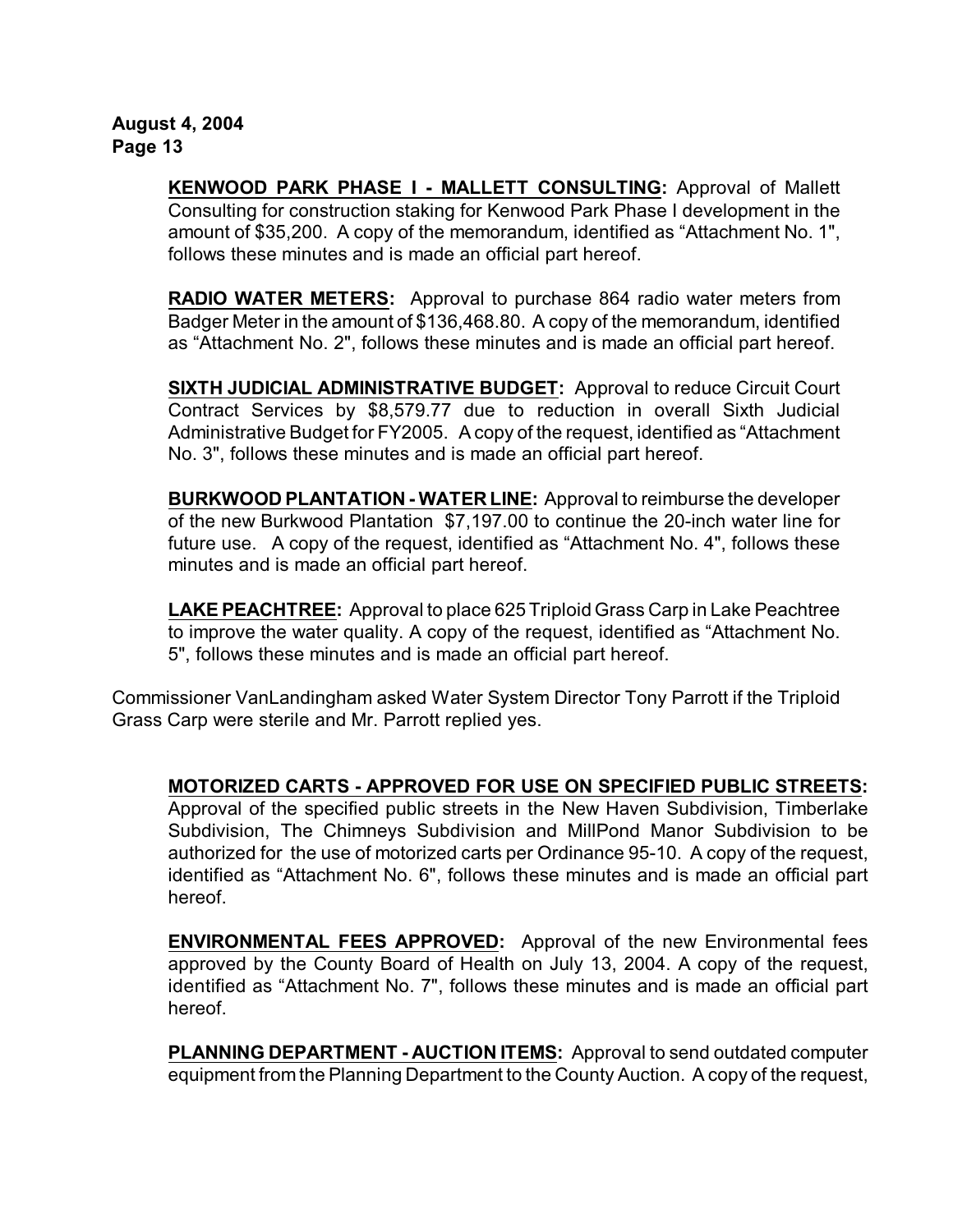identified as "Attachment No. 8", follows these minutes and is made an official part hereof.

**FIREMAN'S FUND HERITAGE - THERMAL IMAGER:** Approval to accept a grant in the amount of \$12,200 from Fireman's Fund Heritage for the funding of a thermal imager. A copy of the request, identified as "Attachment No. 9", follows these minutes and is made an official part hereof.

FLAT ROCK A.M.E. CHURCH: Approval of Proclamation for 150<sup>th</sup> Anniversary of Flat Rock A.M.E. Church. A copy of the request, identified as "Attachment No. 10", follows these minutes and is made an official part hereof.

**MINUTES:** Approval of minutes for Board of Commissioners meeting held on July 22, 2004.

# **PUBLIC COMMENT:**

Members of the public are allowed up to five minutes each to address the Board on issues of concern other than those items which are on this evening's agenda.

There was no public comment.

# **STAFF REPORTS:**

**INTRODUCTION OF NEW DIRECTOR OF ANIMAL CONTROL:** Director of Public Safety Jack Krakeel introduced the new Director of Animal Control Miguel Abi-Hassan. He remarked that Miguel had spent the vast majority of his adult life in animal care and protection both in national wildlife parks in Venezuela as well as in the Florida Keyes and most recently as the Executive Director of the Portage County Animal Protection Facility in Portage County, Ohio. He also remarked that Miguel spoke five languages.

Miguel remarked that his plan over the next few years was going to be to fill the large shoes that Bill Newman left behind. He said animals had been his number one priority in life. He said he had decided very early in his life that he wanted to pursue a very aggressive career in animal welfare. He said Fayette County had followed and pursued wonderful steps in advancement and he hoped to continue to do so and make sure the citizens of this county were being served as properly as they could be.

**EXECUTIVE SESSION:** Attorney McNally requested an executive session to discuss three legal matters.

**EXECUTIVE SESSION:** On motion made by Commissioner Wells, seconded by Commissioner VanLandingham to adjourn to executive session to discuss three legal matters. The motion carried 5-0.